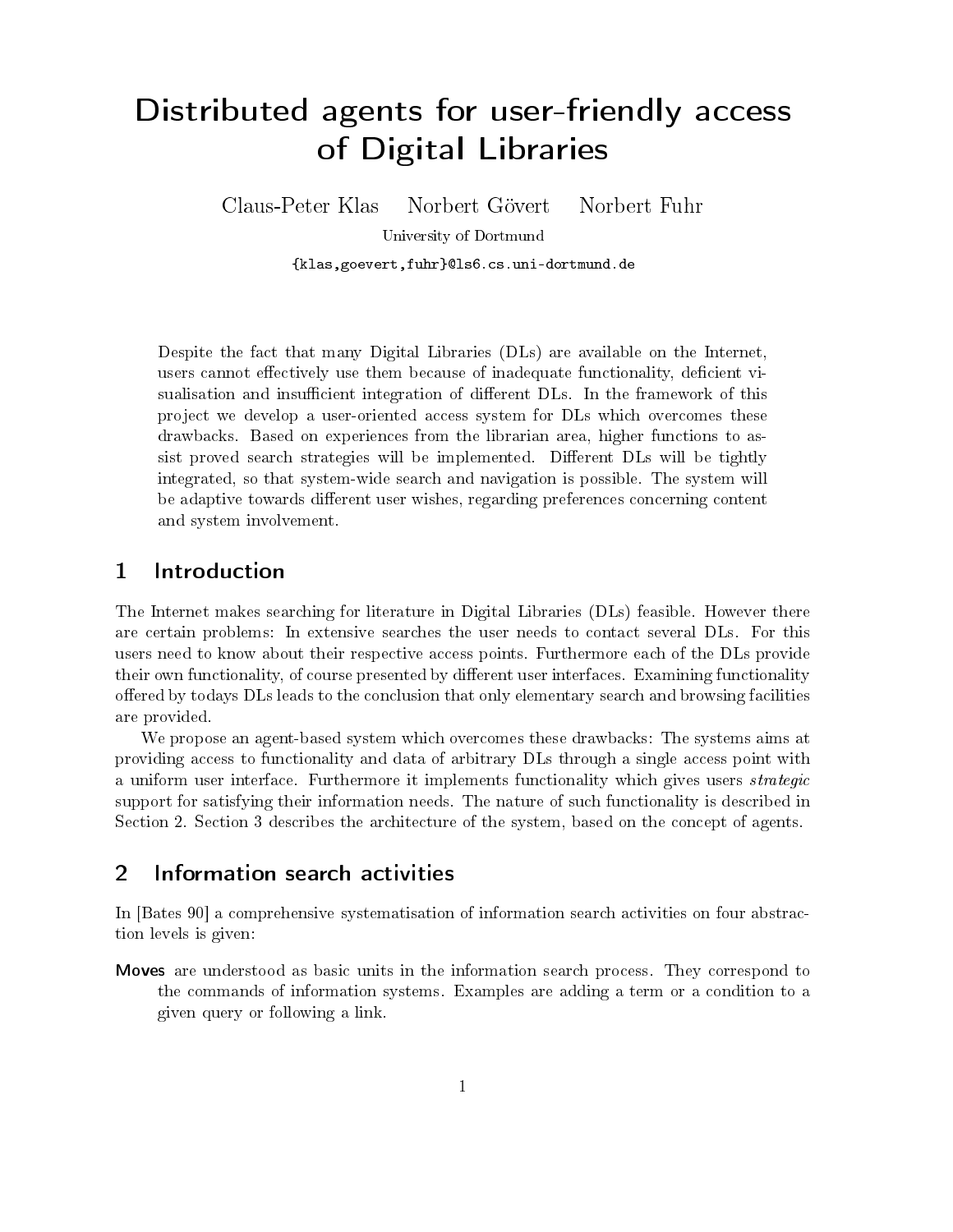- Tactics comprise one or more moves with the purpose of improving or speeding a search. One tactic is query refinement, e.g. generalising a search term in order to push recall or specialising a search term in order to improve precision.
- Stratagems exploit data-structures of a given search domain, e. g. in a journal run (browsing a journal which iscentral to a given information need), in a footnote search (following links in a relevant document), or in an author search (searching for other publications of an author, who occurred earlier in one or more relevant documents).
- Strategies are plans which comprise moves, tactics, and stratagems, in order to process a complete information search, i. e. cover an information need. A simple strategy for literature search in a novel area would be an area scan in a first step, followed by an author search with authors found in relevant documents resulting from the first step.

In our system we will implement functionality which strategically supports the user during her / his information search activities, i. e. we will provide search function on the level of tactics, stratagems, and strategies.

## 3 Architecture based on agents

In order to implement the concepts described above, we use an agent-based architecture. Due to the fact that we have a dynamic area in digital libraries with their singularities and heterogeneous, changing attributes we need a flexible agent architecture to cover all digital libraries and to be able to add new services to the system.



Figure 1: System-architecture

The user interaction with digital libraries via the agent system consists of four different levels (Figure 1). On the lowest level are the digital libraries which we will access via the WWW and which provide basic functions. By using the wrapper agent level transparent access to functions and data local to a given DL is possible. Communication of the user with the system is provided by an user-interface agent. The task of the user-interface agent is twofold: On the one hand it must present the functionality of the agent system to the user. On the other hand, it has to visualise the results adduced by the system.

Between user interface and wrapper reside the service agents, which offer the search functionality as described in Section 2. Every agent can subdivide his task in different tasks and use other service agents and the wrapper agents in order to fulfill them.